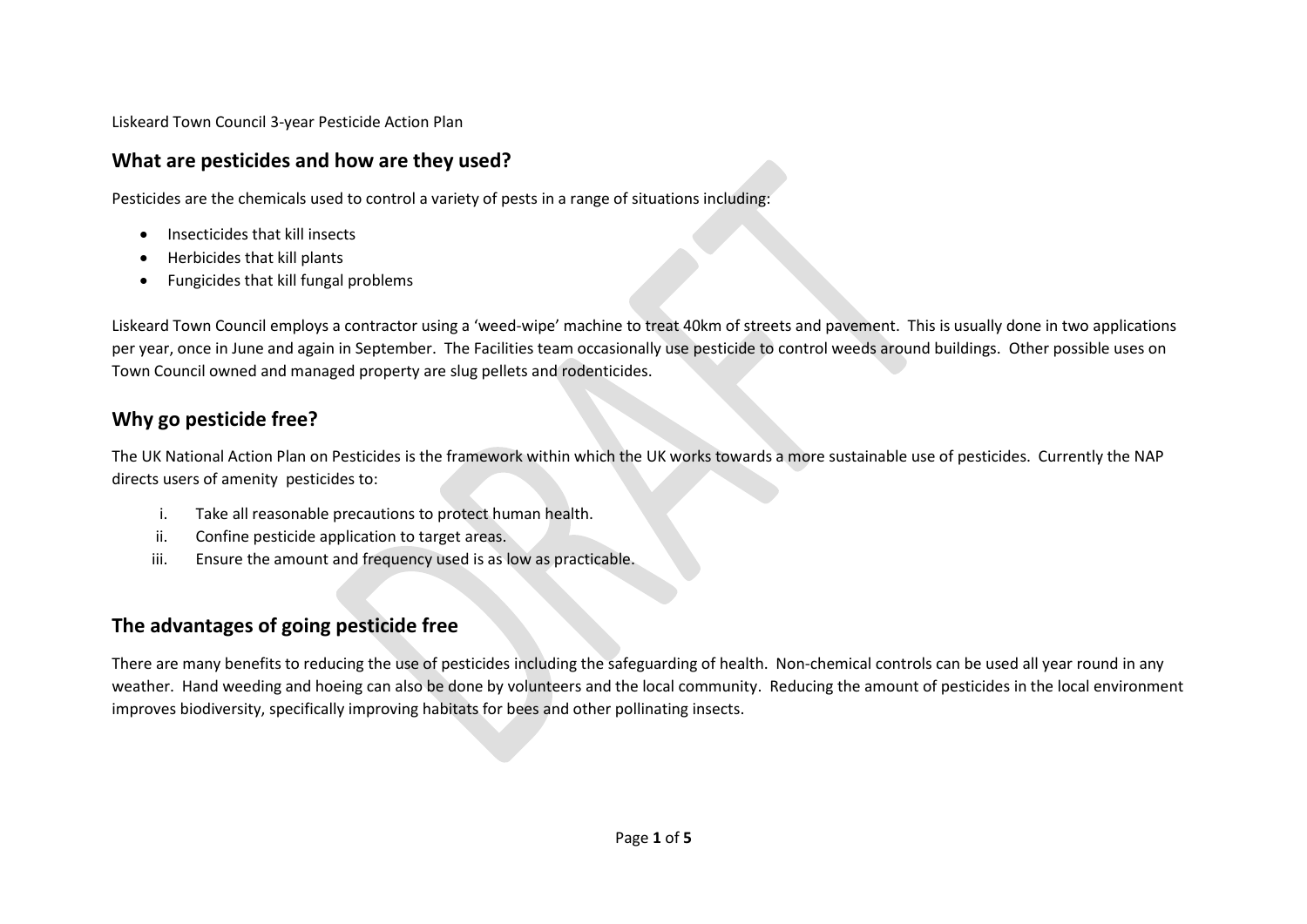## **Options for reducing pesticide use and/or going pesticide free**

1. Reduce the linear metre/km of footpaths and highways sprayed with pesticides. The Council's preferred contractor uses weed-wipe technology which significantly reduces spray 'drift' and overall amount of chemical used. Currently treat 40km of footpaths and highways each year. Two applications, one in June and one in September. Hard surface/paths in the centre of Town are treated by Cornwall Council.

+/- Possible reduction in cost. Careful to take a measured approach and involve local community. Could start with a pilot area.

- 2. Reduce number of sprays per annum from two to one.
- 3. Change the delivery method e.g. blanket spray to knapsack or weed wipe.
- 4. Target spray only e.g. specific weeds? Knap sack or weed wand more expensive.
- 5. Investigate alternative mechanical methods of weed control such as hot foam and mechanical brushing. Expensive. Trials.

+/- Would need to find a contractor with the equipment to supply and operate. May be more costly if equipment must be bought in from further afield. Trials show that alternatives not as effective as chemicals so may require more frequent application.

- 6. Investigate hand weeding. Staff could tackle area such as buildings but would need to rely on volunteers and local community to weed other areas.
- 7. Selective weeding approach e.g. woody plants or those with a strong tap root (sow thistle)
- 8. Trial 'no weed' areas some towns have embraced the idea of allowing pavement weeds to flourish. See the More Than Weeds approach [https://morethanweeds.co.uk/.](https://morethanweeds.co.uk/) Most pavement weeds are annuals that will self-seed freely.
- 9. Adapt public space to avoid need for weed control e.g. by using mulches, replacing bedding plants with wildflowers or perennials.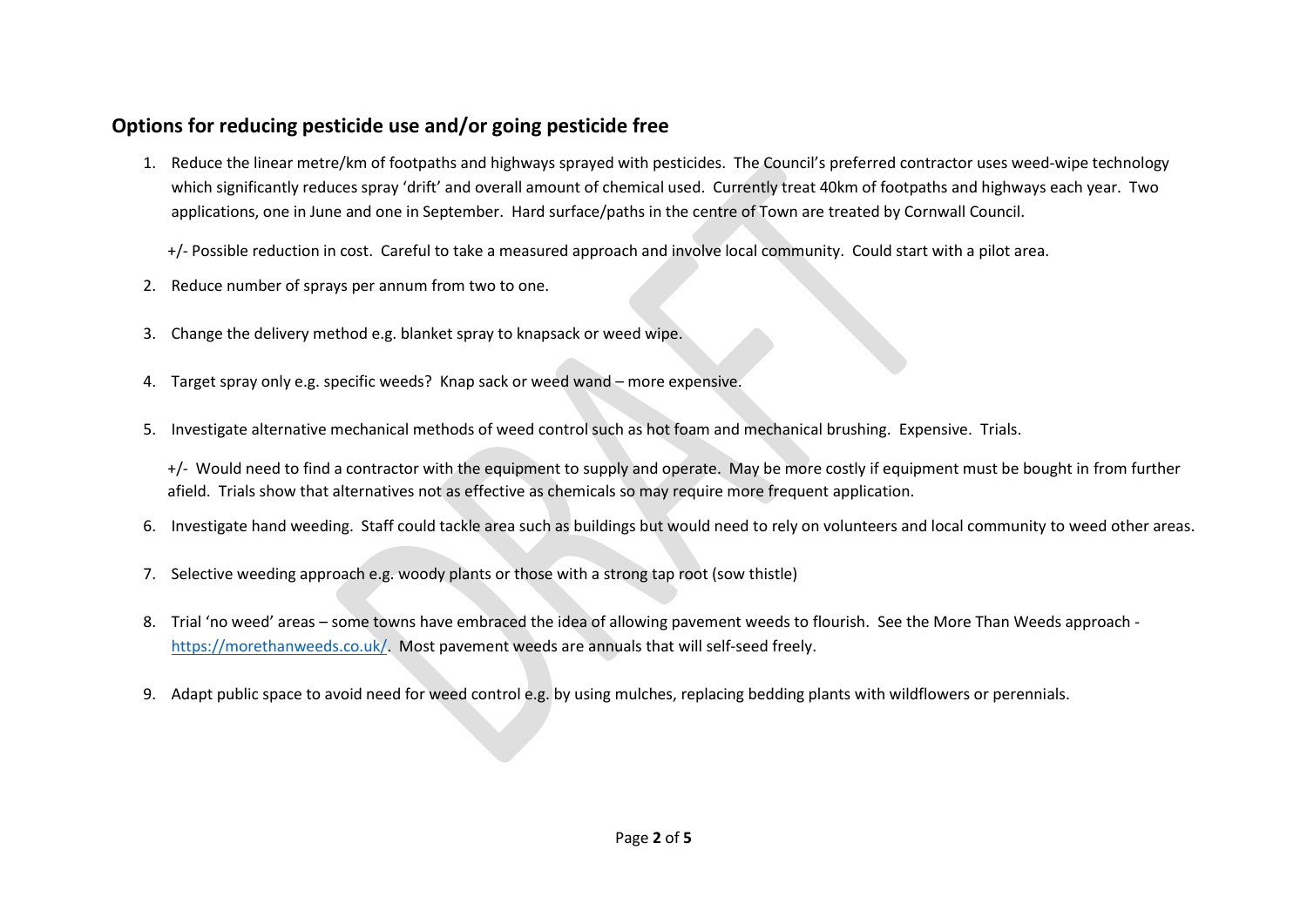Example Action Plan:

|     | <b>Actions</b>                                                                                                                                                                                                                                            | <b>Target</b> | <b>Achieved</b> | <b>Notes</b> |
|-----|-----------------------------------------------------------------------------------------------------------------------------------------------------------------------------------------------------------------------------------------------------------|---------------|-----------------|--------------|
|     | <b>Year One</b>                                                                                                                                                                                                                                           |               |                 |              |
| 1.1 | Undertake an audit of current pesticide use the Town Council<br>e.g. contractors, local groups, allotments, Facilities<br>staff/properties.                                                                                                               |               |                 |              |
| 1.2 | Devise a policy which sets out a clearly the conditions under<br>which pesticides are currently being used and what measures<br>could be taken to reduce pesticide use.                                                                                   |               |                 |              |
| 1.3 | Raise awareness and publicise initiative. Possible link up with<br>CC wildflower verges and Making Space for Nature.                                                                                                                                      |               |                 |              |
| 1.4 | End the use of herbicides in public parks and green spaces by<br>the end of year one. Signage.                                                                                                                                                            |               |                 |              |
| 1.5 | Begin at least one trial of alternatives, and ideally more, for<br>hard surface areas such as streets and pavements. Examples<br>of alternatives include mechanical brushing, hand weeding,<br>hoeing, mulching (flower beds), and acetic acid (vinegar). |               |                 |              |
| 1.6 | Engage with other local groups e.g. allotment holders,<br>Liskeard in Bloom. Making Space for Nature.                                                                                                                                                     |               |                 |              |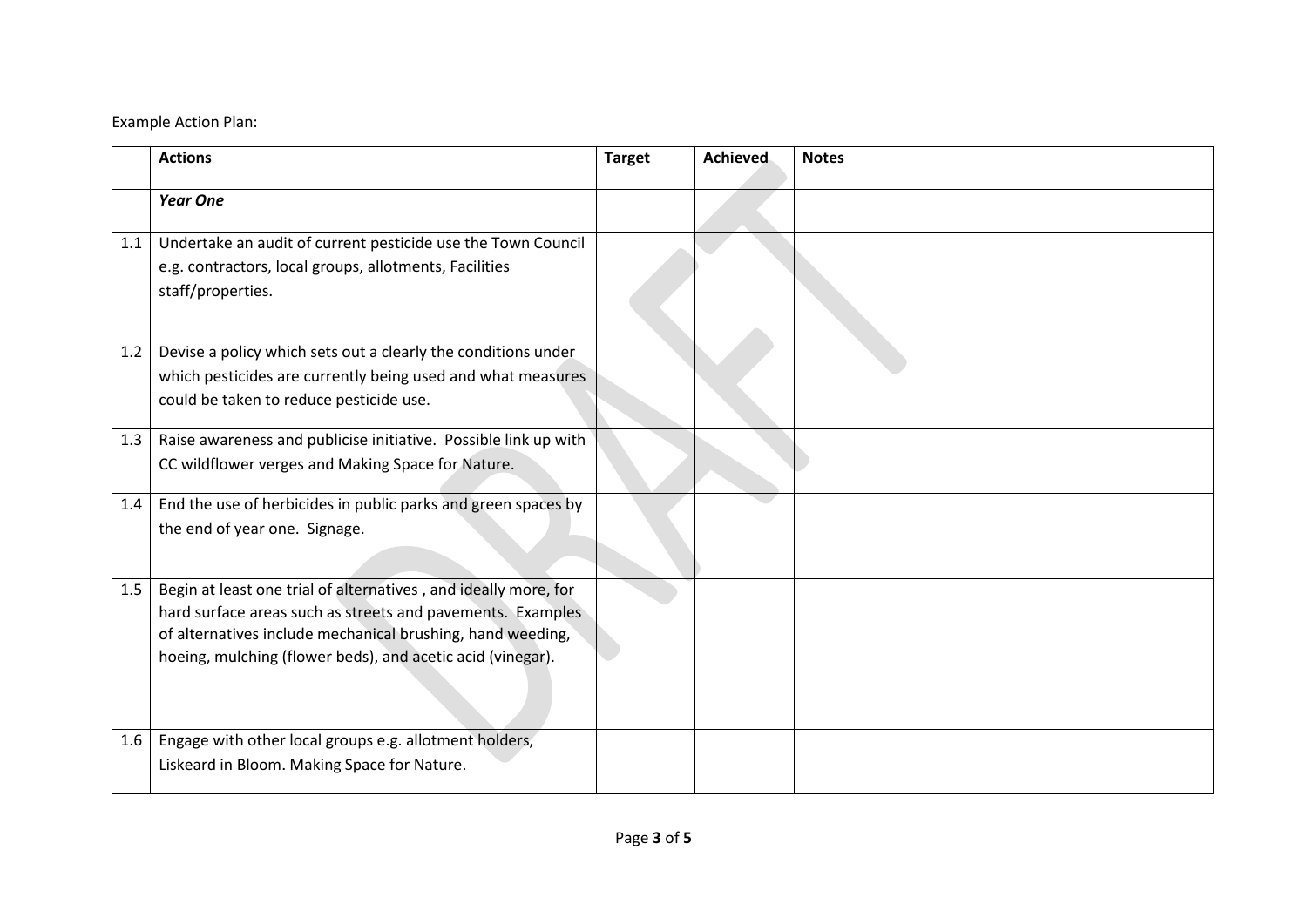|     | <b>Year Two</b>                                                                                                                                                            |  |  |
|-----|----------------------------------------------------------------------------------------------------------------------------------------------------------------------------|--|--|
| 2.1 | Commit to reducing metre/km of streets and pavements<br>sprayed by xx amount by end of year two.                                                                           |  |  |
| 2.2 | End the use of pesticides in areas / properties owned or<br>controlled by the council.                                                                                     |  |  |
| 2.3 | Working in partnership with other local groups and<br>organisations, to reduce and ultimately stop the use of<br>pesticides / herbicides in areas outside council control. |  |  |
| 2.4 | Ensure there is an ongoing dialogue with the public about<br>progress of the project.                                                                                      |  |  |
|     | <b>Year Three</b>                                                                                                                                                          |  |  |
| 3.1 | Further reduce and/or seek to end the use of pesticides on<br>the remaining metres/kms of streets and pavements.                                                           |  |  |
| 3.2 | Continue to encourage other key stakeholders to follow suit<br>on land and areas under their control.                                                                      |  |  |
| 3.3 | Organise a public event to announce your success and<br>consider expanding to local home owners, allotment plot<br>holders, etc.                                           |  |  |